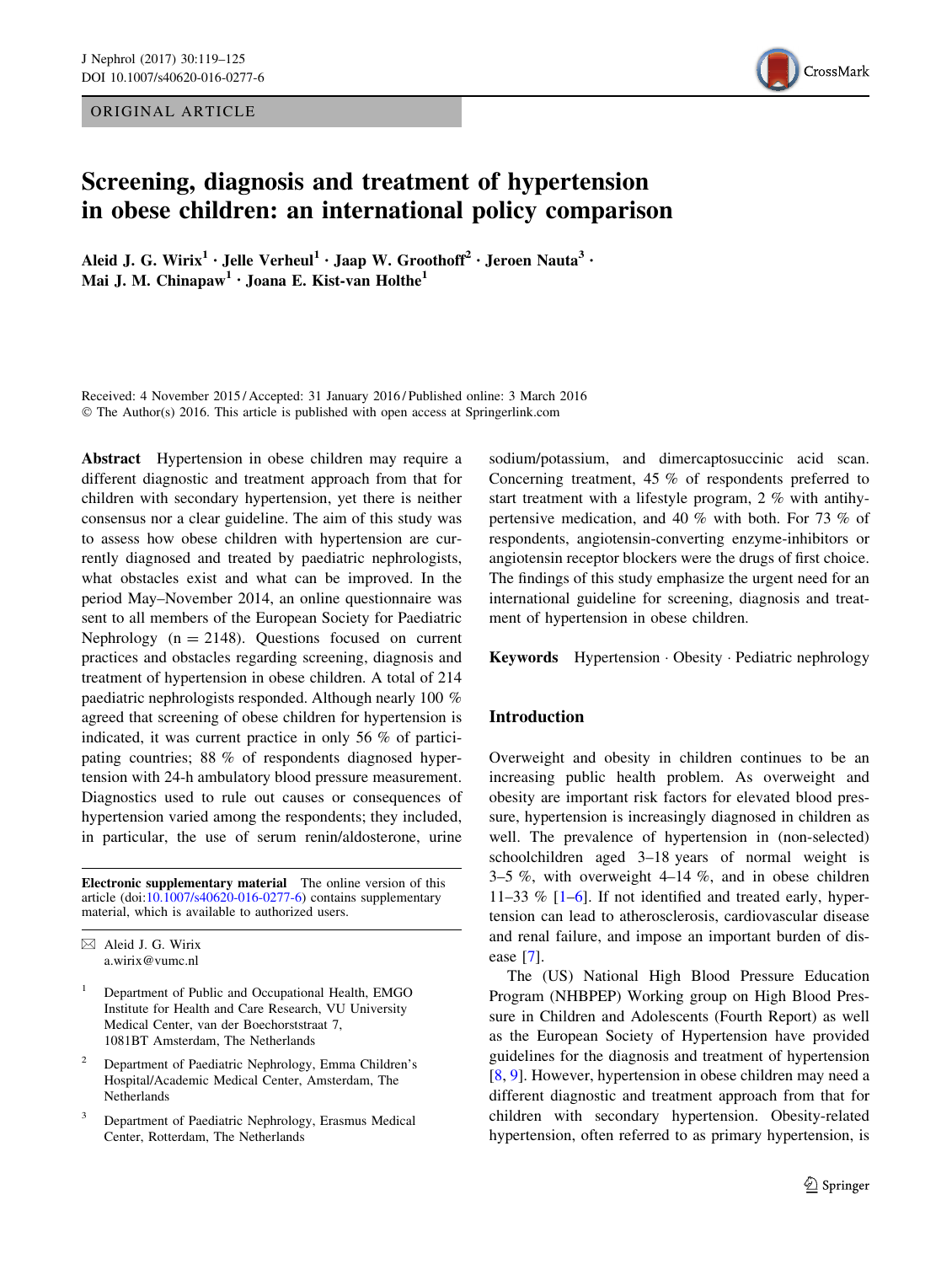often less severe and less symptomatic in comparison to secondary hypertension [[10\]](#page-6-0); thus, for example, a consultation with an ophthalmologist to check for hypertensive retinopathy might not be necessary. In addition, a lifestyle intervention might suffice as treatment for hypertension in obesity, whereas secondary hypertension most likely requires pharmacological treatment [\[11](#page-6-0)]. However, there is neither consensus nor a clear guideline regarding the screening, diagnosis and treatment of obese children with hypertension.

The aim of this study was to assess how obese children with hypertension are currently diagnosed and treated by paediatric nephrologists, and to explore possible obstacles to their management and what should be improved.

### Methods

Current practice of screening, diagnosis and treatment of hypertension in obese children was investigated through an online questionnaire (SurveyMonkey®, Palo Alto, CA, USA). The questionnaire (including up to two reminders) was sent to all members of the European Society for Paediatric Nephrology  $(n = 2148)$  in the period May– November 2014. The questionnaire consisted of 18 questions: 16 closed- and two open-ended questions (see Supplementary information 1). The questions focused on current practices and obstacles regarding screening, diagnosis and treatment of hypertension in obese children and suggestions to improve these aspects. The closed-ended questions were analysed with Microsoft Excel 2010. Data are expressed as percentages of respondents. The statistical analyses were performed with SPSS software version 20.0 (SPSS Inc., Chicago, IL, USA). Differences in diagnostics and treatment of hypertension between Europe and Asia were tested with  $X^2$  tests. For the analysis of the openended questions, the answers were first coded according to an open-coded technique, because of the explorative nature of the open questions. The codes were then categorized into themes, which resulted in a list of topics representing the most frequent answers. By combining the codes under overarching categories, a clear outline of the relevant information was provided.

## Results

A total of 214 paediatric nephrologists filled out the questionnaire. Of the respondents, 65 % worked in Europe, 25 % in Asia, 4 % in South America, 3 % in Oceania and 2 % in North America. For the number of respondents per country, see Supplementary information 2. Concerning their employment, 70 % ( $n = 164$ ) worked at a university hospital, 18 % (n = 43) in a general hospital, 9 %  $(n = 21)$  in a private clinic, and 2 %  $(n = 5)$  in a paediatric hospital.

According to 97 % (203/209) of the respondents, all obese children should be screened for hypertension; the remaining 3 % (6/209) felt this should be done only in specific situations, e.g. when there is need to see a doctor, or if risk factors such as a positive family history for hypertension or metabolic syndrome are present. In 56 % (30/54) of the participating countries, obese children were currently screened for hypertension; in 20 % (11/54) of the countries contradictory answers within the country were given regarding whether or not obese children were screened for hypertension. According to 86 % (131/152) of the respondents who indicated that children are screened for hypertension in their country, screening was done by a paediatrician, in 32 % (49/152) by a general practitioner, and in 32 % (49/152) by preventive child health care (school nurse or physician) (multiple answers possible). Table [1](#page-2-0) shows who performs the screening per continent.

According to 88 % (174/197) of paediatric nephrologists, diagnosis of hypertension in obese children is performed by means of 24-h ambulatory blood pressure measurement (ABPM). There was no significant difference in use of ABPM to diagnose hypertension between respondents in Europe and Asia. If hypertension is diagnosed in obese children, several tests can be done to rule out other (secondary) causes of hypertension. Figure [1](#page-3-0)a–c display which tests were performed by the respondents. In Asia, significantly more paediatric nephrologist (92 %) refer obese children with hypertension to an ophthalmologist to check for hypertensive retinopathy in comparison to paediatric nephrologists in Europe (63 %) ( $p = 0.003$ ). In Europe, tests for both plasma renin/aldosterone  $(p = 0.003)$  and urinary sodium/potassium  $(p = 0.02)$  are more frequently performed (respectively 64 and 66 %) than in Asia (respectively 43 and 42 %).

When hypertension is diagnosed in obese children, 45 % (88/195) of the respondents preferred to start treatment with a lifestyle program, 2 % (4/195) started with antihypertensive medication, and 40 % (78/195) with both. In addition, several paediatric nephrologists mentioned that the treatment of choice depends on the stage and severity of the hypertension and the presence of target organ damage. If a lifestyle program is preferred but hypertension persisted, 9 % (10/113) would start antihypertensive treatment after 12 months, 60 % (68/113) after 6 months, 13 % (15/ 113) after 3 months, 3 % (3/113) after 1 month, and 12 % (14/113) answered that it depends on the severity of the hypertension, and the presence of symptoms and target organ damage. There was no significant difference between Europe and Asia. Significantly more paediatric nephrologists in Europe (78 %) preferred angiotensin-converting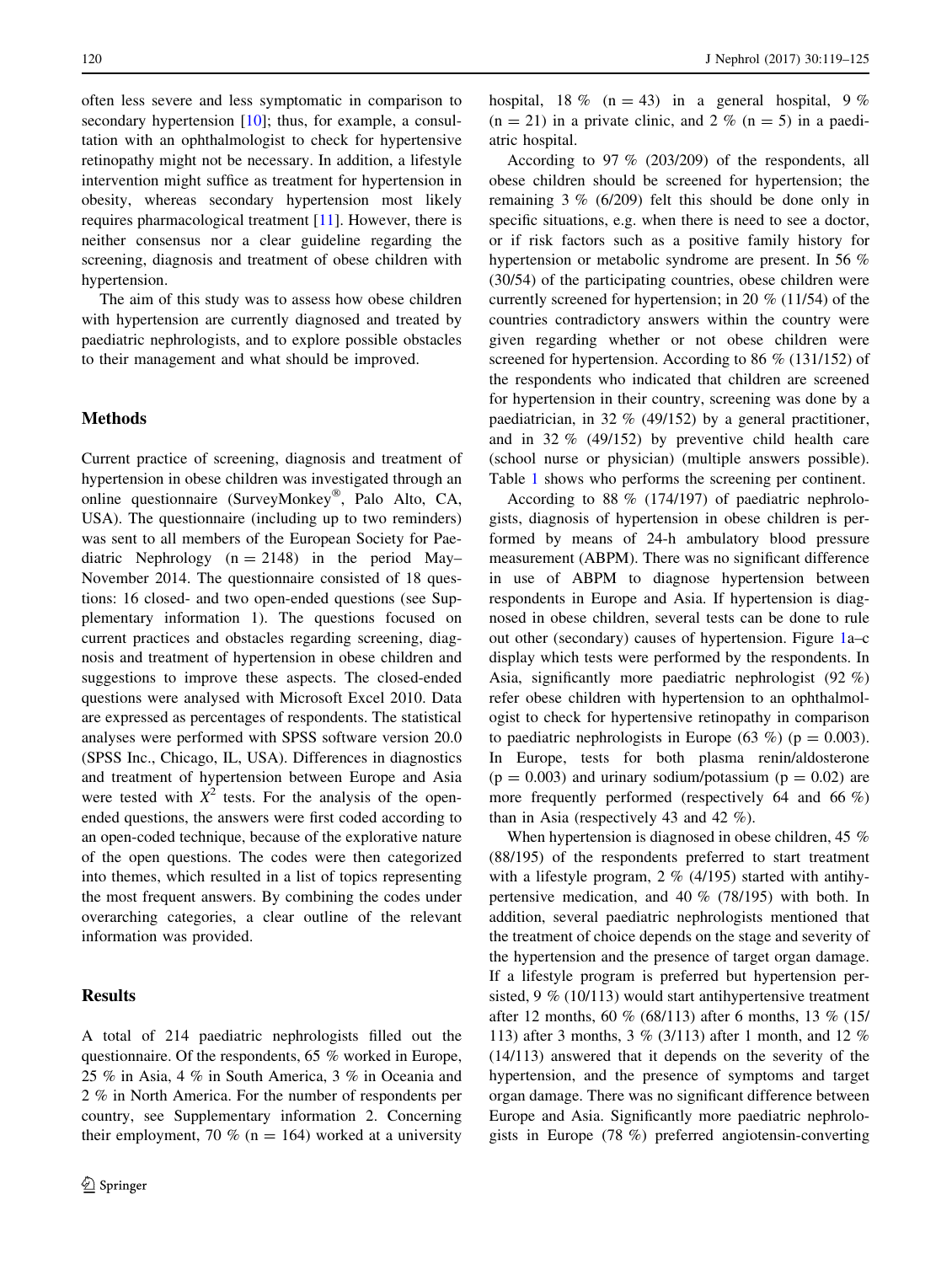<span id="page-2-0"></span>Table 1 Screening for hypertension and preferred options for treatment of hypertension in obese children, per continent

|                       | Total    | Europe  | Asia    | N. America | S. America | Oceania |
|-----------------------|----------|---------|---------|------------|------------|---------|
| Screening done by     |          |         |         |            |            |         |
| Paediatrician         | 133 (57) | 97 (55) | 23(70)  | 4(40)      | 6(75)      | 3(50)   |
| General practitioner  | 49 (21)  | 36(21)  | 5(15)   | 3(30)      | 2(25)      | 3(50)   |
| Preventive healthcare | 50(22)   | 42 (24) | 5(15)   | 3(30)      |            |         |
| Preferred treatment   |          |         |         |            |            |         |
| Lifestyle program     | 112 (57) | 78 (58) | 22(55)  | 2(40)      | 5(63)      | 2(40)   |
| Medication            | 4(2)     | 3(2)    | 1(3)    | -          |            | -       |
| <b>B</b> oth          | 79 (41)  | 54 (40) | 17(43)  | 3(60)      | 3(38)      | 3(60)   |
| Start medication      |          |         |         |            |            |         |
| After 12 months       | 10(9)    | 10(13)  |         |            |            |         |
| After 6 months        | 69 (63)  | 48 (63) | 14 (64) | 1(50)      | 3(60)      | 3(60)   |
| After 3 months        | 13(12)   | 8 (11)  | 3(14)   | 1(50)      |            | 1(20)   |
| After 1 months        | 3(3)     |         | 2(9)    |            | 1(20)      | -       |
| Depends on patient    | 13 (12)  | 10(13)  | 3(14)   |            | 1(20)      | 1(20)   |
| Preferred medication  |          |         |         |            |            |         |
| Diuretics             | 2(1)     | 2(20)   |         |            |            |         |
| Beta-blocker          | 5(3)     | 4(3)    | 1(3)    |            |            |         |
| Calcium antagonist    | 45 (23)  | 27(21)  | 16(40)  |            |            | 3(43)   |
| <b>ACE-I/ARB</b>      | 138 (73) | 98 (74) | 22(55)  | 5(100)     | 7(100)     | 4(57)   |
|                       |          |         |         |            |            |         |

ACE-I angiotensin-converting enzyme (ACE)-inhibitors, ARB angiotensin receptor blockers

enzyme (ACE)-inhibitors or angiotensin receptor blockers as the drug of first choice in comparison to paediatric nephrologists in Asia (58 %) ( $p = 0.01$ ). 42 % of paediatric nephrologists in Asia preferred calcium antagonist as opposed to 22 % of European paediatric nephrologists. The use of beta-blockers and diuretics among the respondents was negligible. Table 1 shows the preferred options for treatment of hypertension in obese children per continent.

The respondents experienced several obstacles regarding screening, diagnosis and treatment of hypertension in obese children. A frequently mentioned bottleneck was the non-compliance of parents and children to treatment. Respondents stated that parents and children often have a lack of knowledge concerning obesity and hypertension, and a reluctant attitude towards its treatment and care. Another frequently mentioned bottleneck was the lack of necessary equipment, e.g. an ABPM, lack of appropriate blood pressure reference tables, and of appropriate size cuffs for primary screening by health care professionals. In addition, poor screening structures were reported as an obstacle: lack of infrastructure for the screening for hypertension in referrals and a lack of personnel. In addition, scarce and low-quality treatment programmes for obesity in children were mentioned. The frequency of the mentioned obstacles per continent is shown in Table [2](#page-4-0).

The respondents provided several suggestions for improving the screening, diagnosis and treatment of hypertension in obese children: (1) to establish an adequate system for screening for hypertension in all obese children, e.g. at school; (2) to raise national awareness of obesity and hypertension as a serious public health problem; (3) to establish educational programs for physicians, especially family doctors, on the principles of hypertension in obese children; (4) to create international guidelines on the screening, diagnosis and treatment of hypertension specific for obese children, including international reference values for blood pressure; (5) to make available equipment, such as an ABPM and several cuff sizes for primary care, and finances necessary for the implementation of screening; (6) that the treatment and counselling of obese children (with hypertension) be carried out by a multidisciplinary team including nutritionists, psychologists, physical education teachers, and specialized nurses; (7) that supervision of the treatment of obese hypertensive children should, however, be done by paediatricians or paediatric nephrologists and not by general practitioners.

#### **Discussion**

Nearly all paediatric nephrologists were convinced that obese children should be screened for hypertension and nearly all regarded ABPM as the preferential diagnostic tool for confirming the diagnosis of hypertension. The respondents generally agreed on the need to perform a series of diagnostic tests to rule out secondary causes of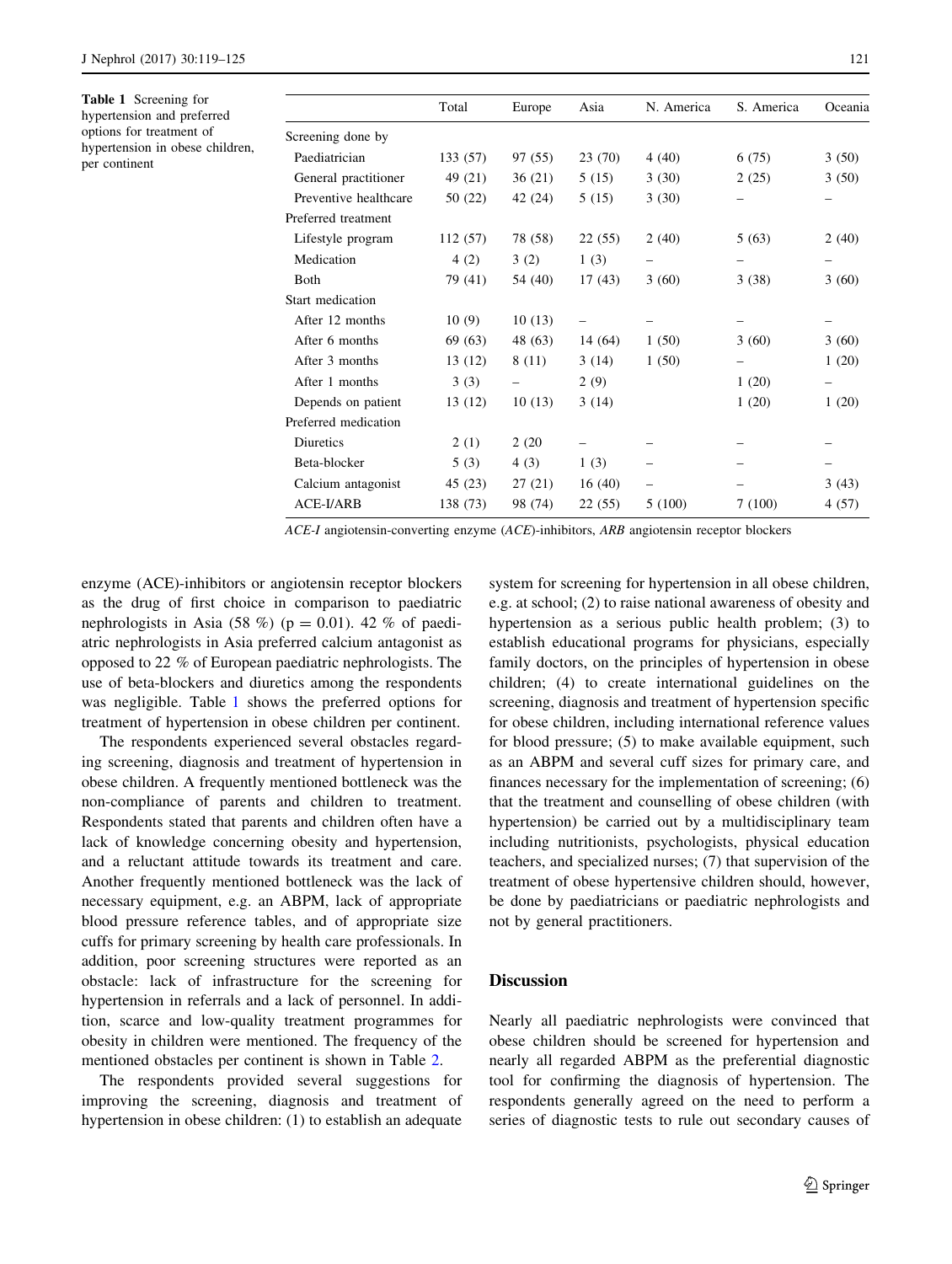<span id="page-3-0"></span>Fig. 1 Use of diagnostic tests by paediatric nephrologists  $(n = 241)$  in obese children with hypertension to rule out other (secondary) causes of hypertension. a Diagnostic blood tests. b Diagnostic urine tests. c Other diagnostic tests. ECG electrocardiogram, DMSA scan dimercaptosuccinic acid renal scan









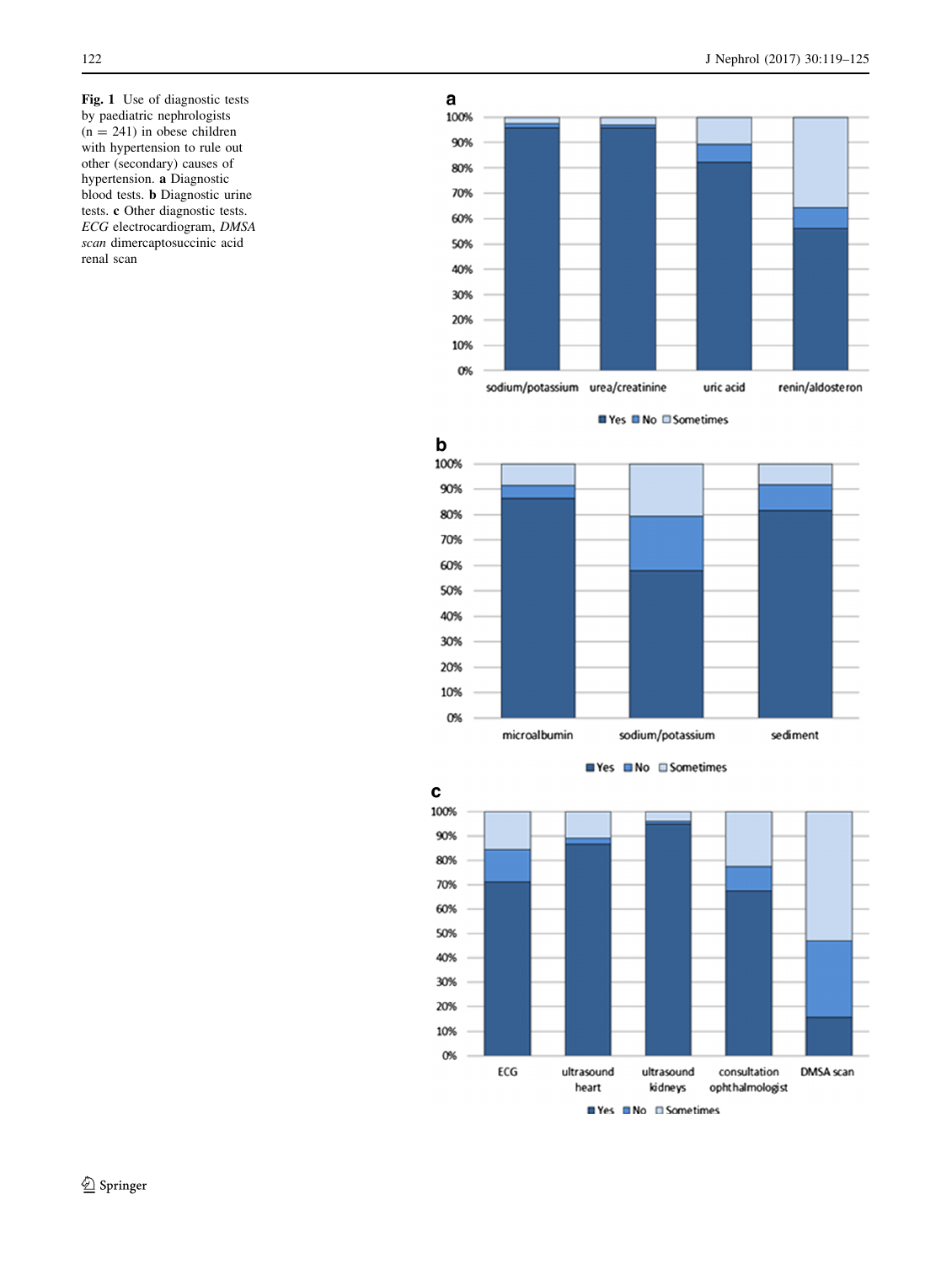|                                                          | Total     | Europe    | Asia     | N. America               | S. America | Oceania |
|----------------------------------------------------------|-----------|-----------|----------|--------------------------|------------|---------|
| Non-compliance                                           | 78 (35)   | 41 (28)   | 27(55)   | 4(50)                    | 5(50)      | 1(14)   |
| Poor BP screening structures                             | 36(16)    | 21(14)    | 9(18)    | 3(38)                    | 1(10)      | 2(29)   |
| Inadequate obesity treatment programmes                  | 23(10)    | 20(14)    | 1(2)     | -                        |            | 2(29)   |
| Lack of clear reference values and cuff sizes            | 18(8)     | 12(8)     | 5(10)    | $\overline{\phantom{0}}$ | 1(10)      |         |
| Lack of ABPM                                             | 12(5)     | 9(6)      | 3(6)     | $\overline{\phantom{0}}$ |            |         |
| Lack of awareness of the problem as a healthcare issue   | 12(5)     | 10(7)     | 1(2)     | $\qquad \qquad$          |            | 1(14)   |
| Poor diagnosis and treatment structures for hypertension | 41 (19)   | 33(23)    | 3(6)     | 1(13)                    | 3(30)      | 1(14)   |
| Total                                                    | 220 (100) | 146 (100) | 49 (100) | 8 (100)                  | 10(100)    | 7(100)  |

<span id="page-4-0"></span>Table 2 Most important obstacles experienced by paediatric nephrologists regarding screening, diagnosis and treatment of hypertension in obese children, per continent

BP blood pressure, ABPM ambulatory blood pressure monitoring

hypertension and to look for consequences of hypertension (e.g. renal function, urine microalbumin, and ultrasound of heart and kidneys). However, plasma renin/aldosterone and a dimercaptosuccinic acid (DMSA) renal scan were regarded as unnecessary in obese children by half of the paediatric nephrologists. The majority of respondents (60 %) said they would aim to start antihypertensive medication within 6 months if lifestyle intervention was unsuccessful in reducing the blood pressure.

In a survey conducted among paediatric nephrologists in North America in 2005, ABPM was used by 63 % of respondents to diagnose or monitor primary hypertension in children [[12\]](#page-6-0). In our study, ABPM was used by 88 % of the respondents; hence, in the last decade the use of ABPM seems to have increased. However, according to the European Society of Hypertension and the Fourth Report, ABPM should be used in selected cases and not as the golden standard for diagnosing hypertension in children [[8,](#page-6-0) [9](#page-6-0)]. Existing normative values are based on relatively small groups of children, and there is need for expansion of reference values for paediatric ABPM. Although ABPM could certainly provide important information, interpretation of ABPM readings should be handled cautiously [\[8](#page-6-0), [9,](#page-6-0) [13](#page-6-0)].

A possible consequence of hypertension in children is left ventricular hypertrophy. Almost 90 % of paediatric nephrologists in our sample perform an ultrasound of the heart to identify left ventricular hypertrophy in hypertensive obese children, as recommended by the European Society of Hypertension and the Fourth Report for all children with hypertension, not specifically for obese children with hypertension  $[8, 9]$  $[8, 9]$  $[8, 9]$ . A less common consequence of childhood hypertension is hypertensive retinopathy. In Asia, obese children with hypertension are significantly more often referred to an ophthalmologist to check for hypertensive retinopathy than in Europe. Studies on the effect of elevated blood pressure on retinal vasculature in children are limited and results are contradictory [\[14](#page-6-0), [15](#page-6-0)]. To the best of our knowledge, there are no studies on the presence of retinal vascular abnormalities specifically in obese hypertensive children.

The most frequent causes of secondary hypertension in children are of renal origin [\[9](#page-6-0), [16\]](#page-6-0). Almost all paediatric nephrologists in our study determine plasma creatinine and perform an ultrasound of the kidneys. This is in accordance with the recommendations of the European Society of Hypertension and the Fourth Report for all children with hypertension, not specifically for obese children with hypertension [\[8](#page-6-0), [9\]](#page-6-0). Another point to highlight is that only 60 % of paediatric nephrologists in Europe and 40 % of paediatric nephrologists in Asia measure the plasma concentration of electrolytes in order to detect secondary forms of hypertension (e.g. hyperaldosteronism, although rare in children), even though this is recommended by the guidelines [[8,](#page-6-0) [9\]](#page-6-0).

Of the respondents, 42 % indicated that treatment should start with antihypertensive medication, and the majority of these stated it should be alongside a lifestyle programme. However, the European Society of Hypertension and the Fourth Report recommend that pharmacological treatment should be used in selected cases and only if a lifestyle programme has not accomplished enough change in blood pressure [[9](#page-6-0)]. There was a significant difference in drug of first choice between Europe and Asia: in Europe ACE-inhibitors or angiotensin receptor blockers were significantly more often indicated as the drug of first choice than in Asia. ACE-inhibitors are recommended as the drug of first choice in obese hypertensive adults [\[17](#page-6-0)], and in children with primary hypertension [\[12](#page-6-0)]. Limited data are available on pharmacological treatment of hypertension specific for obese children.

Paediatric nephrologists perceived as an important obstacle the lack of consensus and guidelines for the diagnosis and treatment of hypertension specific for obese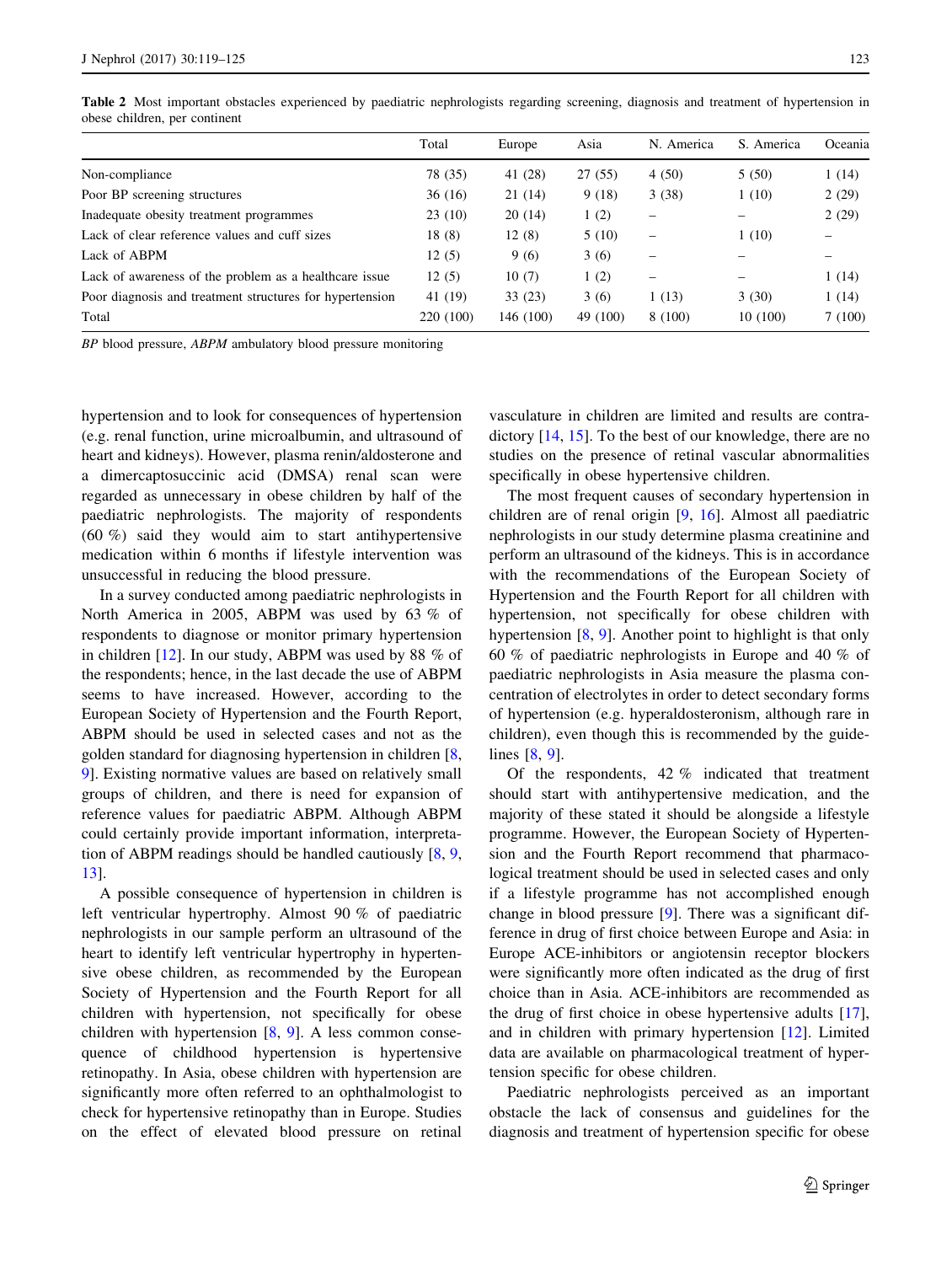children. A lack of consensus regarding evaluation and management of hypertensive children has previously been recognized [[12\]](#page-6-0). Uniformity in diagnosis and treatment of hypertension is of great importance in order to reliably determine the presence of comorbidity of obesity, and to be able to examine the effectiveness of treatment programs.

The most frequently mentioned suggestion for improvement of the current situation was to establish an adequate protocol for screening for hypertension in all obese children, e.g. at school. Yet, if a system of screening for hypertension is established there should also be opportunities for the diagnosis and treatment of obese children with hypertension.

A topic debated in the recent literature [\[1](#page-6-0), [18–20](#page-6-0)] concerns the issue whether or not there should be separate reference values for overweight and obese children versus normal weight children. The reference values provided by the Fourth Report are based on both non-overweight and overweight or obese children [[21\]](#page-6-0). Schwandt et al. argue that since overweight and obese children have substantially higher blood pressure values, separate blood pressure percentiles should be used for them. This would allow overweight and obese children to have a higher normal blood pressure than non-overweight children [\[1](#page-6-0)]. However, as Urbina and Falkner argue, an increased blood pressure in children imposes an increased risk for target organ damage and cardiovascular events [\[18\]](#page-6-0). Since the same is true for overweight and obese children, they should not intentionally be exposed to higher risks for adverse outcomes of elevated blood pressure. It could be argued that reference values should be based on normal weight children alone. Using reference values based on both normal weight and overweight/obese children combined leads to the risk that normal weight children with an elevated blood pressure may not be identified, since overweight and obese children raise the cut-off values [[19\]](#page-6-0).

A limitation of this study is the low response rate (10 %). The 214 respondents who completed questionnaires provided interesting information about current practice and expressed the need for improvements. However, these results may not be generalizable. Unfortunately, we do not have information about the non-respondents. It would have been interesting to compare characteristics of respondents versus non-respondents, such as type of practice (academic vs. private), region (country, and small town vs. large city). It is possible, therefore, that a selection bias has occurred. Another limitation is the small number of respondents per continent. Comparative analyses between the continents could not be performed due to the small numbers within the groups. Therefore, only Europe and Asia were compared. However, it is not a surprise that most continents were not well represented since the questionnaire was sent to members of the European Society for Paediatric Nephrology, and only European respondents were expected.

A limitation of the questionnaire is that it did not address what criteria are used by the respondents to diagnose hypertension (e.g. the definitions provided by the Fourth Report or local national blood pressure percentiles) or what criteria are used to diagnose obesity in children (e.g. body mass index percentiles provided by the US Center for Disease Control and Prevention, or the World Health Organisation, or local national body mass index percentiles, or the classification of the International Obesity Task Force).

A strength of the study is the broad variety of countries that participated, 54 countries in total, which provided a clear view of the current practice in different countries and cultures and what clinical care gaps are experienced. Although respondents from all countries indicated the need for an international guideline, it is questionable if having worldwide consensus on screening, diagnosis and treatment of hypertension in obese children, and thereby creating one universal guideline, is possible. Because of major differences between different parts of the world in terms of socioeconomics, genetics, etc., one international guideline might not be useful, and it would probably be preferable to create a basic model for a guideline and then adapt it for different parts of the world.

## Conclusion

The findings of this study emphasize the urgent importance of having clear recommendations and an international guideline for the screening, diagnosis and treatment of hypertension in obese children, since hypertension in obese children may need a different diagnostic and treatment approach from that suitable for children with secondary hypertension.

Acknowledgments This study was funded by a Grant from the Dutch Kidney Foundation (VR 12.03). The authors thank the paediatric nephrologists who participated in this study.

#### Compliance with ethical standards

Conflict of interest The authors declare that they have no conflicts of interest.

Ethical approval This article does not contain any studies experiments with human participants or animals performed by any of the authors.

Informed consent For this study informed consent is not required.

Open Access This article is distributed under the terms of the Creative Commons Attribution 4.0 International License ([http://crea](http://creativecommons.org/licenses/by/4.0/) [tivecommons.org/licenses/by/4.0/\)](http://creativecommons.org/licenses/by/4.0/), which permits unrestricted use, distribution, and reproduction in any medium, provided you give appropriate credit to the original author(s) and the source, provide a link to the Creative Commons license, and indicate if changes were made.